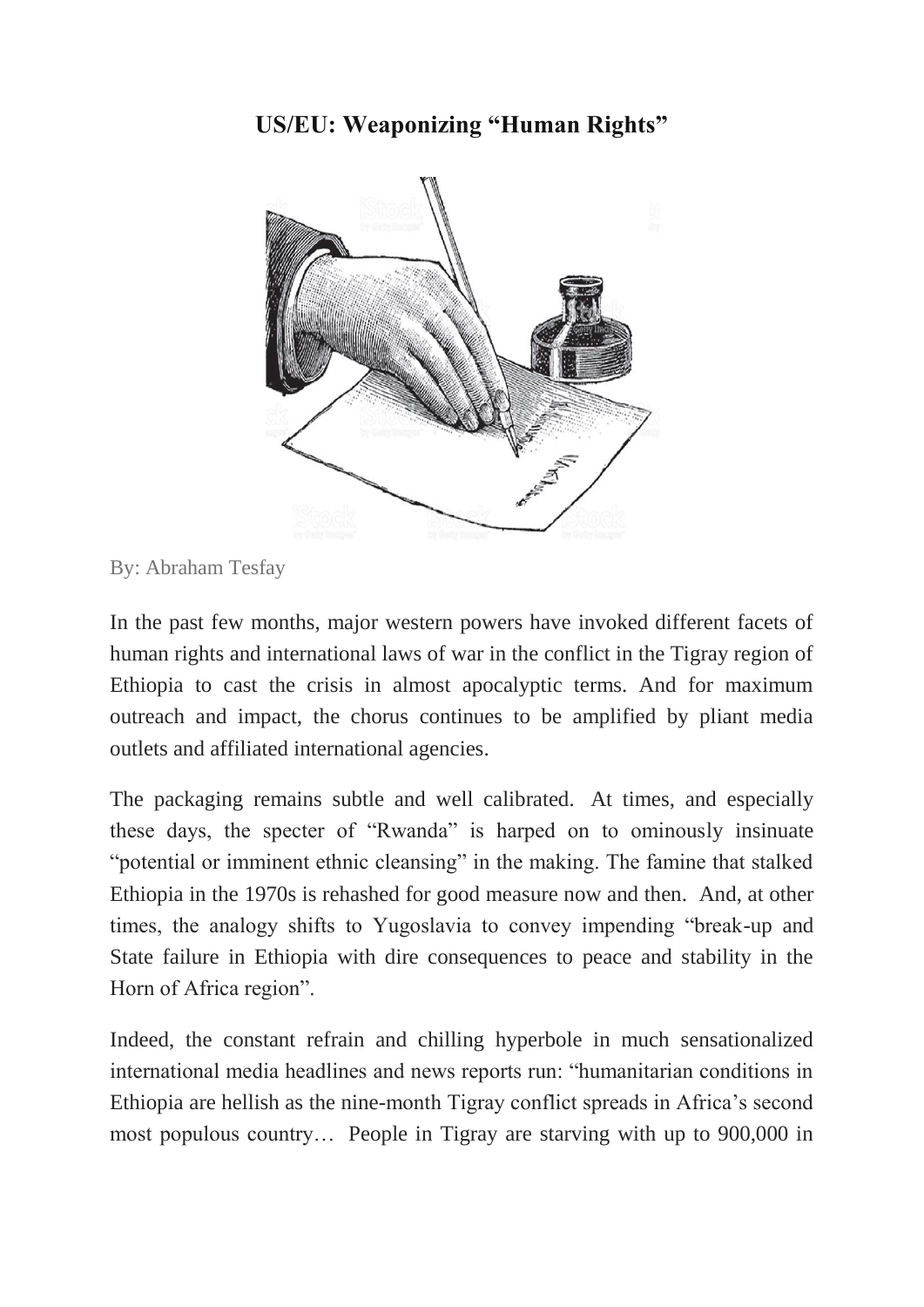famine conditions and more than five million in desperate need of humanitarian assistance" (AP, AlJezeera, Reuters etc).

The frantic campaign is elastic with shifting focus and temporal frequency and intensity. As it happens, the tool kit in the first months of the conflict, mostly directed at Eritrea's Defense Forces for reasons that will be elaborated later, consisted of churning out, almost on a daily basis, horrid stories on alleged "wanton massacre of civilians… vindictive looting and destruction of property… rampant sexual and gender-based violence, including gang rape, to instill fear on the civilian population in Tigray region…. etc.''.

Some major newspapers – New York Times, Daily Telegraph etc. – run ludicrous stories alleging that perpetration of rape by Eritrean Armed Forces was part and parcel of a deliberate policy directive issued by higher echelons in the Army with the express aim of spreading HIV in Tigray. The peddlers of the false narrative were evidently ignorant of the fact that HIV prevalence in Eritrea – which stands at 0.2% is in fact 20 times less than the 4% rate in Tigray.

Then there is also the "Monaliza Saga". Her fabricated story of rape by Ethiopian soldiers, later maliciously altered to "gang rape by Eritrean soldiers who also shot her in her left arm" went viral on all main stream media outlets. Her father belatedly admitted that the story was patently false; that she was a member of the TPLF Militia and her wounds/hospitalization stemmed from the injuries she suffered in the battles during the early days of the TPLF attacks on the Northern Command.

Furthermore, all the horrendous stories were, and remain, invariably based on "witness testimonies", the majority of them through telephone interviews from abroad as well as in refugee camps in the Sudan where thousands of TPLF former Special Forces and Militias are sheltered.

The Amnesty International original report on the "Axum Massacre" was, for instance, culled out from interviews with 31 TPLF militias in the Hamdayet Refugee Camp. Its "final" report, issued six months later, did not feature any better in terms of pitiful methodology – largely based, by its own admission, on telephone interviews from afar with 61 alleged victims. AI's long-standing and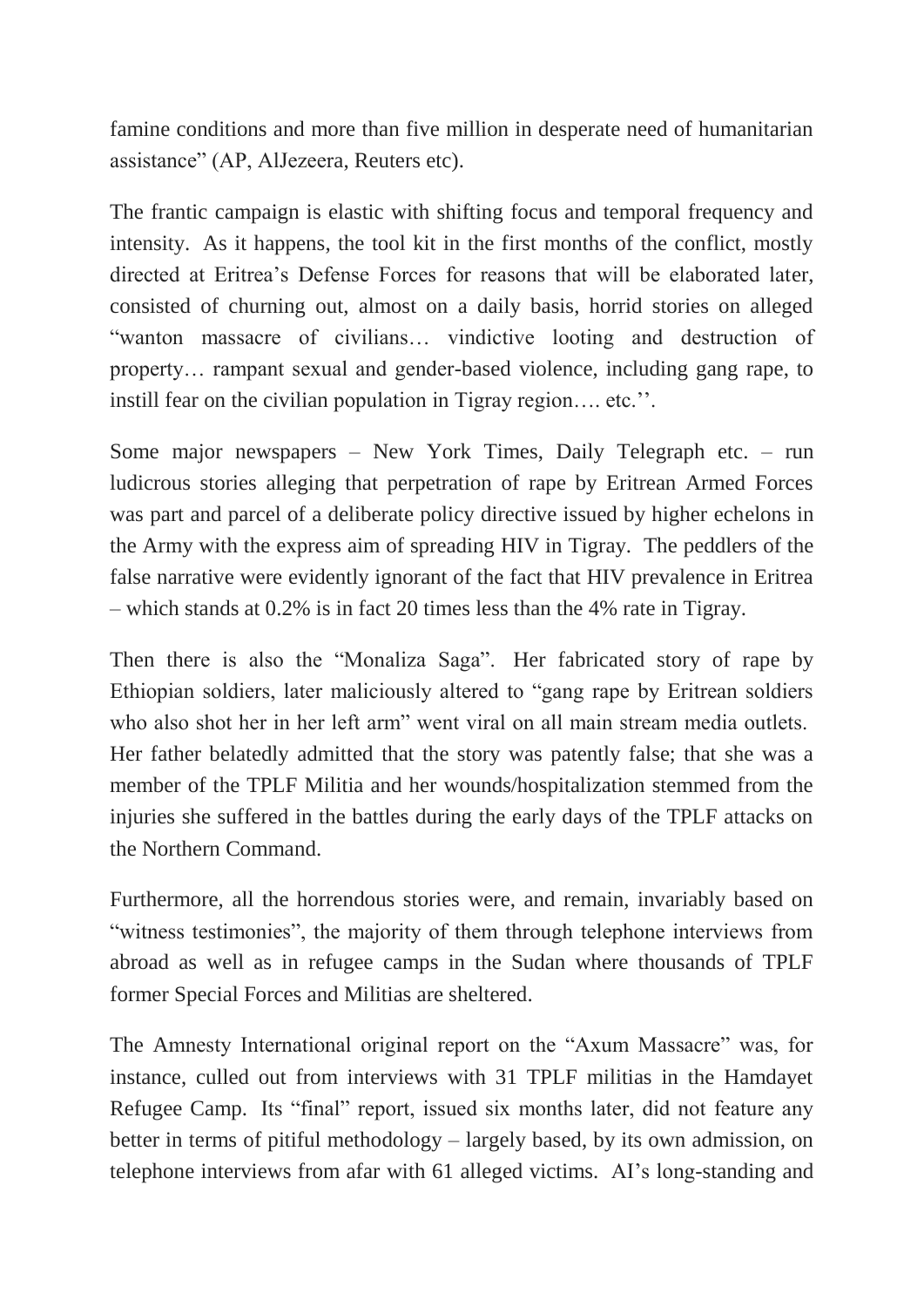malicious agenda against Eritrea is another factor that casts a long shadow on the motive and credibility of its reports.

Validation of outrageous allegations, even some modicum of background checks to ascertain credibility, affiliation and/or underlying motive of the "witnesses" have been sorely absent on all the stories churned out gratuitously without due regard to the damage inculcated on those presumed guilty on the basis of sheer, unverified, allegations.

More importantly, there is compelling evidence to corroborate that the driving force behind the concerted campaigns is indeed the singular pursuit of US-EU geopolitical agendas – albeit misguided – in the strategically pivotal Horn of Africa region; more than conscientious and humanitarian considerations and/or the interests of regional peace.

What is unfolding is in fact the weaponization and politicization of human rights and dire humanitarian realities to preserve and maintain narrow geopolitical agendas of the US and its European allies. The following facts illustrate that this is indeed the case.

1. The crisis in the Tigray region in Ethiopia was triggered by treasonous acts of insurrection that the TPLF stealthy launched on the night of November 3 last year. This premeditated act of unprecedented scale and gravity was endorsed by the TPLF Central Committee in its meeting in preceding days, although its contents were not divulged at the time. The objectives of TPLF's massive and simultaneous military assault on all the positions of the Northern Command was to neutralize the whole contingent and requisition its heavy weaponry which consisted around 80% of the entire arsenal of the Ethiopian Defense Forces. The Northern Command was the largest among the ENDF's four territorial contingents and 1/3 of its 40,000-strong personnel were ethnic Tigrayans with political affiliation and loyalty to the TPLF. The command and control echelons were disproportionately dominated by TPLF loyalist Tigrayans. With almost a quarter of a million Militias and Special Forces of its own, the TPLF was thus over-confident that its blitzkrieg operation will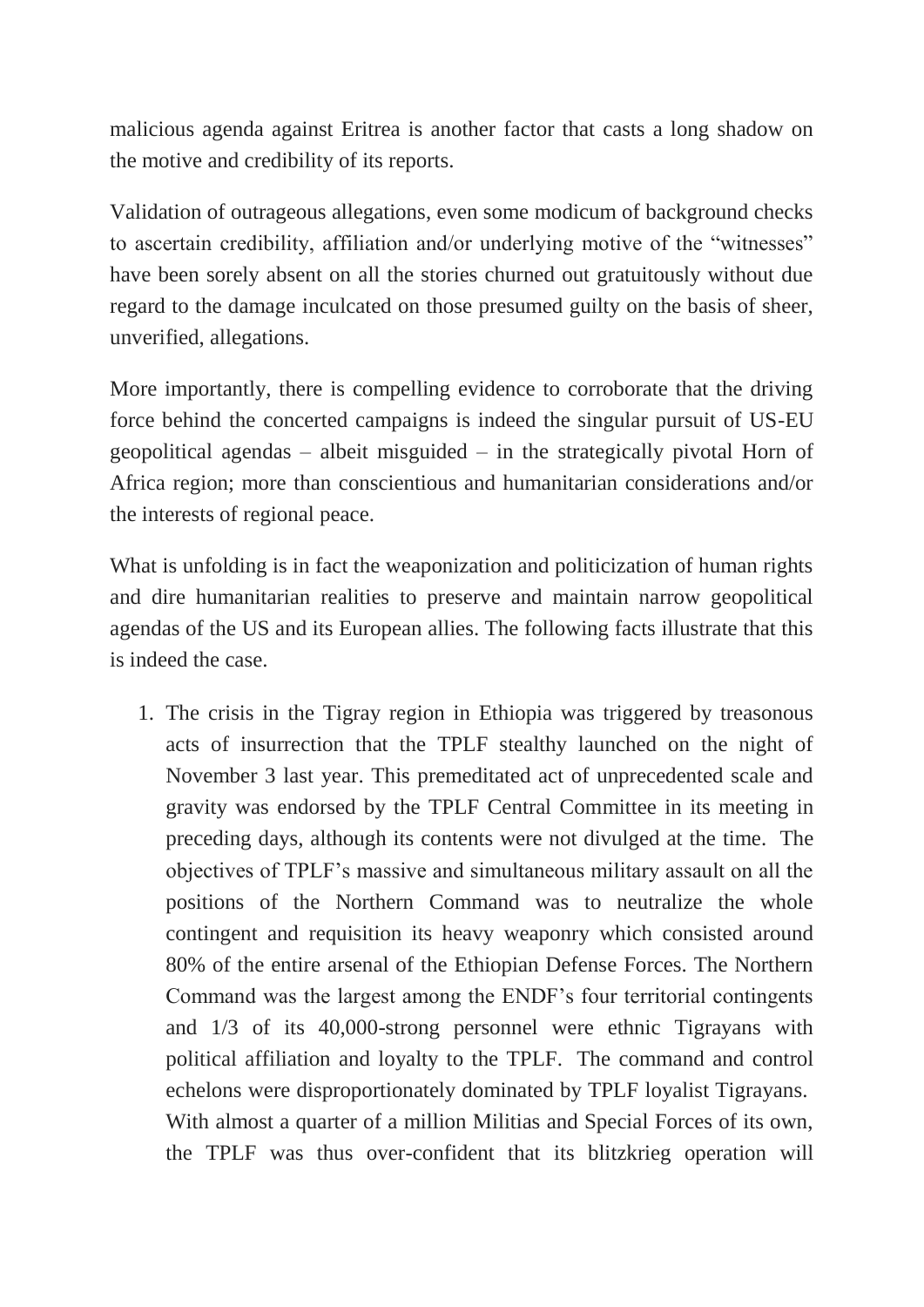succeed in a matter of days. TPLF's political agenda was then to "march to Addis Abeba to seize power in Ethiopia". Subsequent aggression against Eritrea to achieve its irredentist territorial ambitions and long-held policies of "regime change" was an integral part of the TPLF's reckless and perilous war plan,

- 2. The TPLF's war of insurrection was a rogue act that flouted, fully and flagrantly, Ethiopia's Constitution as well as its stability and safety. Indeed, the extreme danger and turmoil that would have ensued in Ethiopia, Eritrea and the Horn of Africa region as a whole had TPLF's original scheme succeeded is too evident to merit additional emphasis. But this rogue act of immense gravity continued to be glossed over especially by western governments and their legislative institutions as they began to express "heightened concern" on the humanitarian consequences of the war.
- 3. In the early months of the war, perhaps due to US Presidential elections and associated domestic dynamics of Transition, the EU was literally on the front wheel and much more vocal than Washington. EU policy thrust at the time revolved around demonizing and putting pressure on Eritrea to salvage the TPLF. The EU re-funneled 70 million Euros, under spurious pretexts, of development assistance that had been allocated to Eritrea as part and parcel of AU-ACP development cooperation framework. And in April this year, the Council of the European Union imposed "restrictive measures" on Eritrea's National Security Office. The resolution was coached in misleading and disingenuous terms. The EU invoked a controversial instrument – the EU Global Human Rights Sanctions Regime – that it adopted in December 2020. The real reason and purpose of the resolution was to induce Eritrea's passive stance and to compromise its right of self-defense even as the TPLF continued to vociferously declare its intentions, and had actually launched, military assaults against Eritrea.
- 4. On Ethiopia, the EU initially treaded with more caution in its official press statements and diplomatic *de marches* although it suspended almost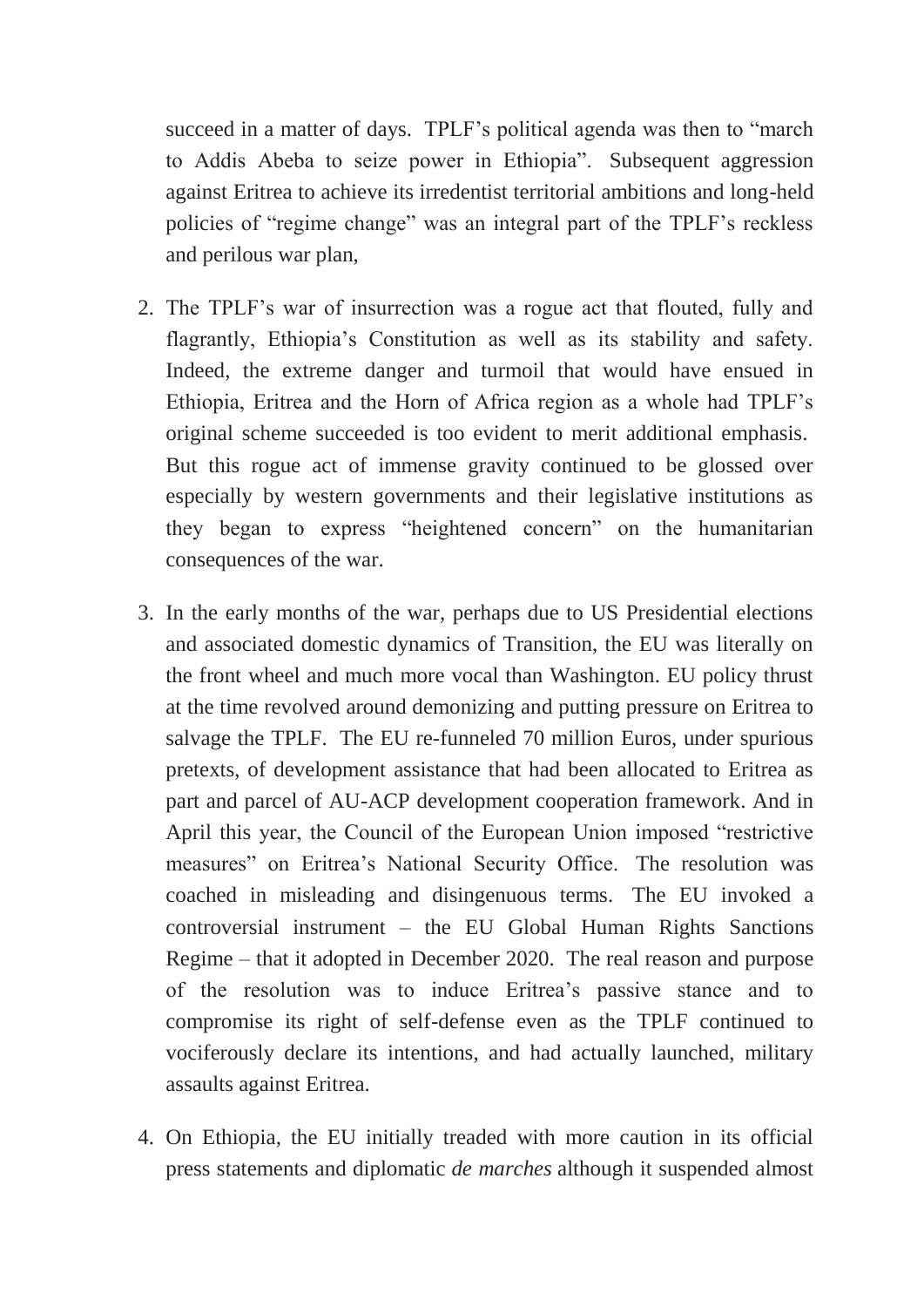90 million Euros from its budgetary aid to Ethiopia. Still, the EU's core policy objectives of resuscitating the TPLF remained clear and unequivocal as it insisted, tacitly putting the Federal Government and the rogue TPLF on the same moral bar and equivalence, on "unilateral declaration of cessation of hostilities by all parties and withdrawal of Eritrean and Amhara forces". The EU's Special Envoy, the Finish Foreign Minister, went further to menacingly accuse Ethiopia of a "policy of ethnic cleansing". This was an overly outrageous effort to weaponize human rights issues to advance the EU's political agenda.

- 5. US position was relatively ambivalent in the early months of the conflict. Former US Secretary of State, Mike Pompeo, tweeted on 5 November 2020: "We are deeply concerned by reports that the Tigray People's Liberation Front carried out attacks on Ethiopia's Defense Forces bases in Ethiopia's Tigray region. We urge immediate action to restore peace and de-escalate tensions". Later on, however, the Biden Administration took frontal seat to openly and aggressively bail out the TPLF clique in close coordination with its EU and other allies in the G-7. In domestic terms, the US Senate Foreign Relations Committee adopted successive resolutions to that effect.
- 6. Ratcheting up the pressure, the US State Department announced on May 23, on the eve of Eritrea's  $30<sup>th</sup>$  Independence anniversary, "Visa restriction policy.. on issuance of visas for any Eritrean government officials… responsible and complicit in, undermining resolution of the crisis in Tigray region" although the actual list was not made public. The timing of the unwarranted Act speaks volumes on US adversarial stance against Eritrea. And, as a continuation of these measures, the US Treasury Department announced on Monday this week, the invocation of what it termed the "Global Magnitsky Human Rights Accountability Act'' against Eritrea's Chief of Staff, General Philipos Woldeyohannes.
- 7. Throughout the past six months, TPLF's high criminality has remained off the radar-screen of the US, EU as well as certain UN agencies and media outlets at their beck and call. As indicated above, TPLF's cardinal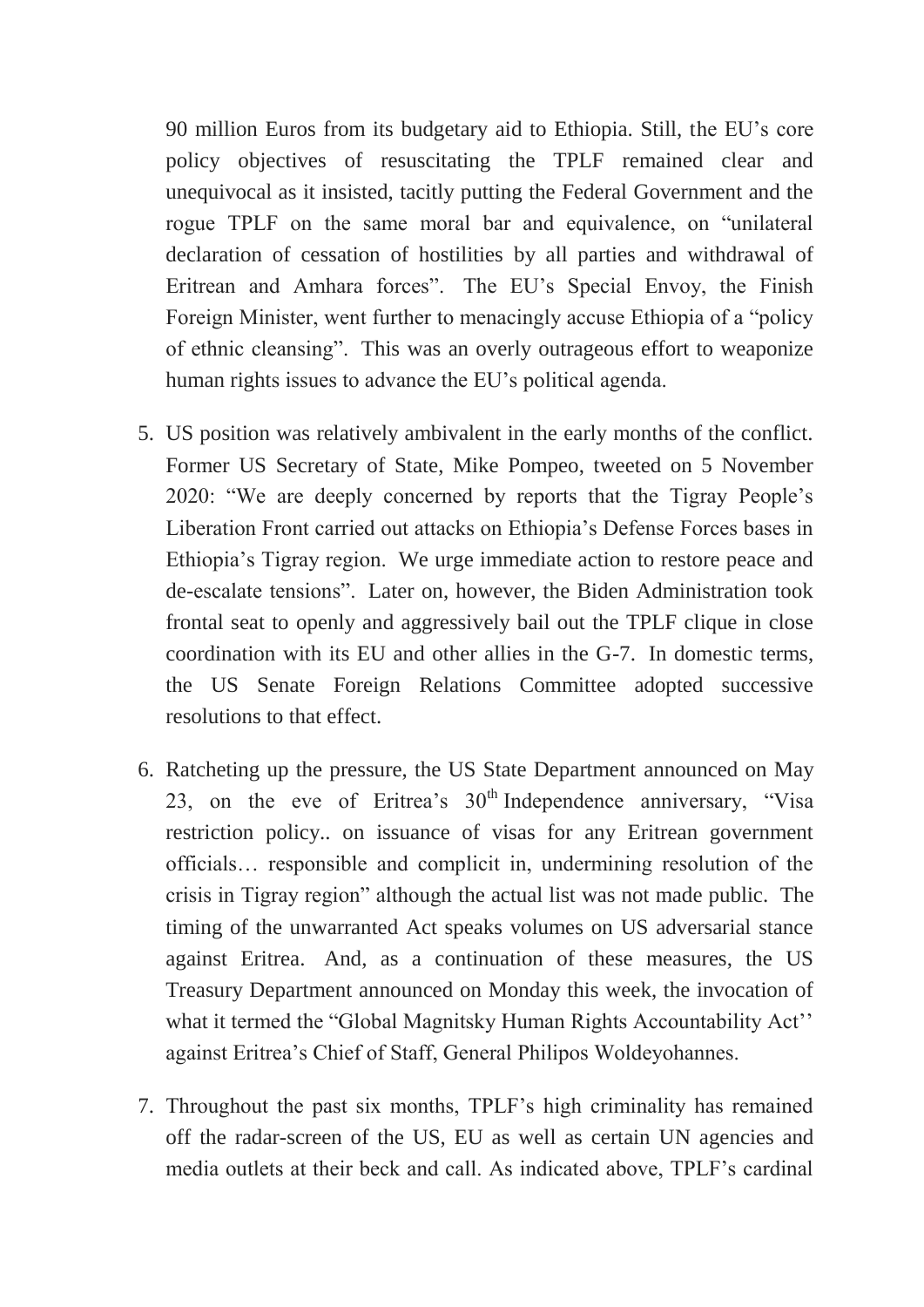sin of launching a War of Insurrection was not roundly condemned. Revisionist narratives weaved thereafter generally speak of a "conflict that erupted in Tigray region", deliberately circumventing TPLF's core culpability. Some go further to insinuate that the war started when Ethiopia's Prime Minister sent troops to disarm a rebellious TPLF. The Mai-Kadra massacre, TPLF's revengeful atrocities on Tigrayans accused of "collaborating with the Federal Army" after its return to the region from its hideouts; the massacres it committed in Afar and Wollo regions remain unreported or downplayed. The BBC even produced a report last week questioning the credibility of statements made by TPLF POWs. TPLF's massive and forced recruitment of Child soldiers to make them cannon fodder in its aggressive offensives have equally been ignored. US Ambassador to the UN, Linda Greenfield, has been vocal on her recent tweets about the Houthi's use of child soldiers but keeps mum when it comes to the TPLF.

- 8. More tellingly, the US and its allies have kept silent when the TPLF rejected the Federal Government's unilateral declaration of ceasefire and launched reckless offensives in the Amhara and Afar regions. TPLF's hollow military bravado and threats to march to Addis Abeba and launch a war of aggression against Eritrea were not condemned. TPLF apologists rationalized its perilous war games as "military exigencies'' driven by the blockade of the central government. Threats to invade Eritrea both during the early days of the conflict and in recent times have also been rationalized in the same terms by TPLF apologists and enablers.
- 9. The portrayal of the precarious food situation in Tigray region remains, likewise, selective and intriguing. In the first place, about 1.6 million poor farmers have remained, for 12 years since 2009, dependent on handouts under the Global Safety Net. The TPLF exacerbated the food situation by launching its War of Insurrection at a critical harvest time in November last year. Its continued war – and massive recruitment of children for its human wave military assaults outside its region – can only aggravate the situation during this crucial rainy season. Yet, USAID and others emphasize the prevailing dire food situation – their figures seem to vary to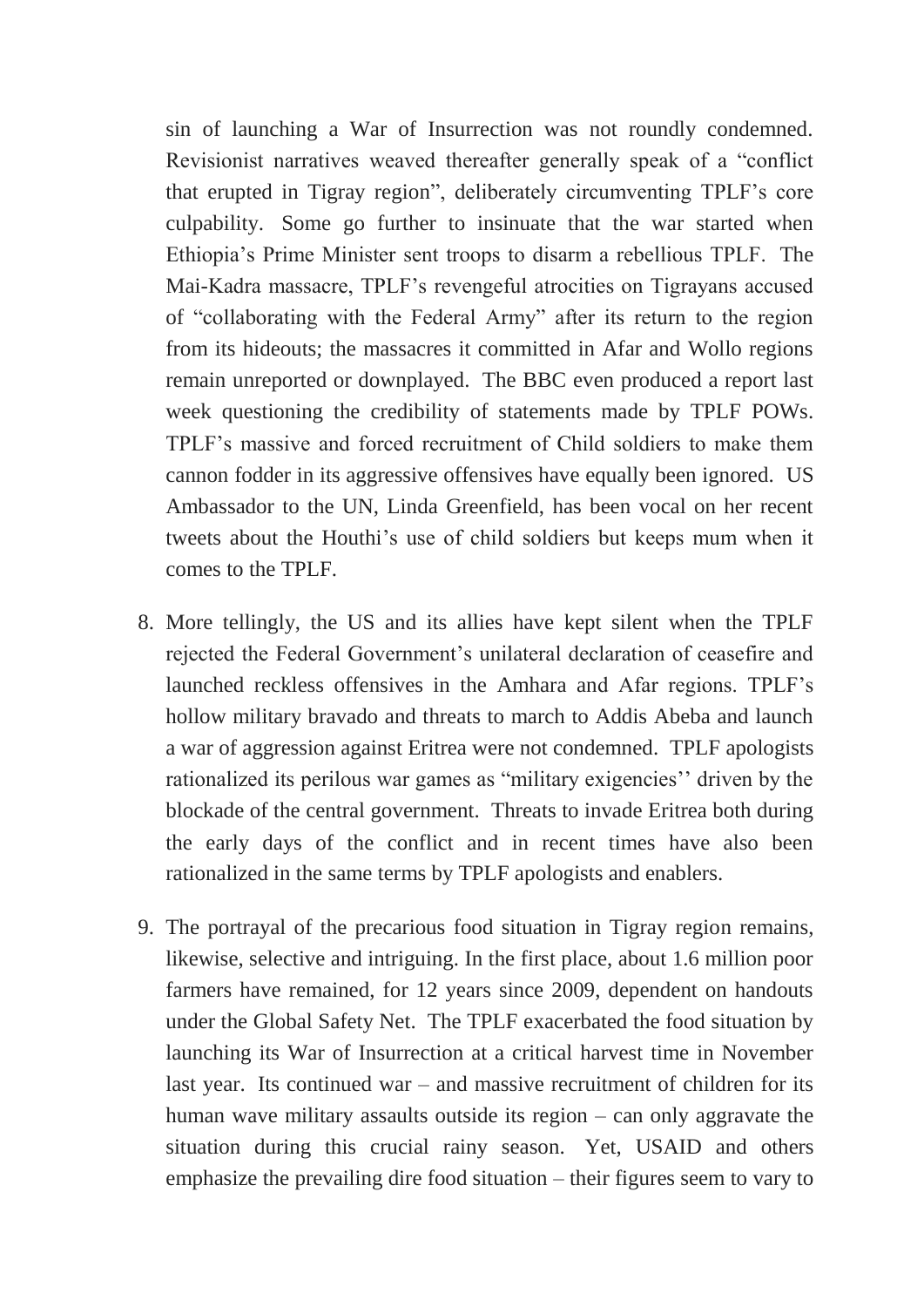suit the rhetoric of the day – with no reference whatsoever to TPLF's culpability in this realm too. One wonders who is feeding the TPLF large army – USAID reinforced biscuits were found in the possession of TPLF POWs last week – if the food situation is so dire to affect 5.2 million people; literally the entire residents in Tigray region.

- 10.Another vital element that requires emphasis is the political stance of the US and EU in particular in the past 22 years of TPLF's flagrant violation of international law to occupy sovereign Eritrean territories. These powers extended close to 40 billion US dollars to the TPLF regime. Yet they were "impotent" in curbing its excess and criminality. No serious statements were issued; no measures taken to nudge TPLF troops to withdraw from sovereign Eritrean territories. Emboldened by this complicity, the TPLF went further to wage provocative military assaults against Eritrea from time to time. In June 2016, for instance, the TPLF launched, again during a critical rainy season, a massive offensive along the Tsorona front. Its actual objective was to trigger a larger conflict for its broader aims of forcible "regime change". Senior officials in Washington and Brussels were privy to the TPLF's illicit acts of war and regional destabilization. But they took no deterrent action and their unified response was limited to the issuance of bland statements of "restraint by both sides".
- 11.Finally, a passing remark on the contentious US Magnitsky Act and EU's Global Human Rights Sanctions Regime. These unilateral measures are based on the controversial notion of universal jurisdiction. I will not attempt to go into exhaustive discourse on the legal validity and pitfalls of these dubious instruments. But they reek of Orwellian asymmetry; in which some members in the global community are more equal than others. Enforceability aside, imagine for the sake of abstract argument, that the AU in Africa, the Arab League in the Middle East etc. and individual powers elsewhere were to adopt similar Acts and indict others for grievances they hold  $- AU$  against US/EU for the war in Libya, for instance. This will surely sound a death knell to the UN and what is termed as a "rules-based international system".